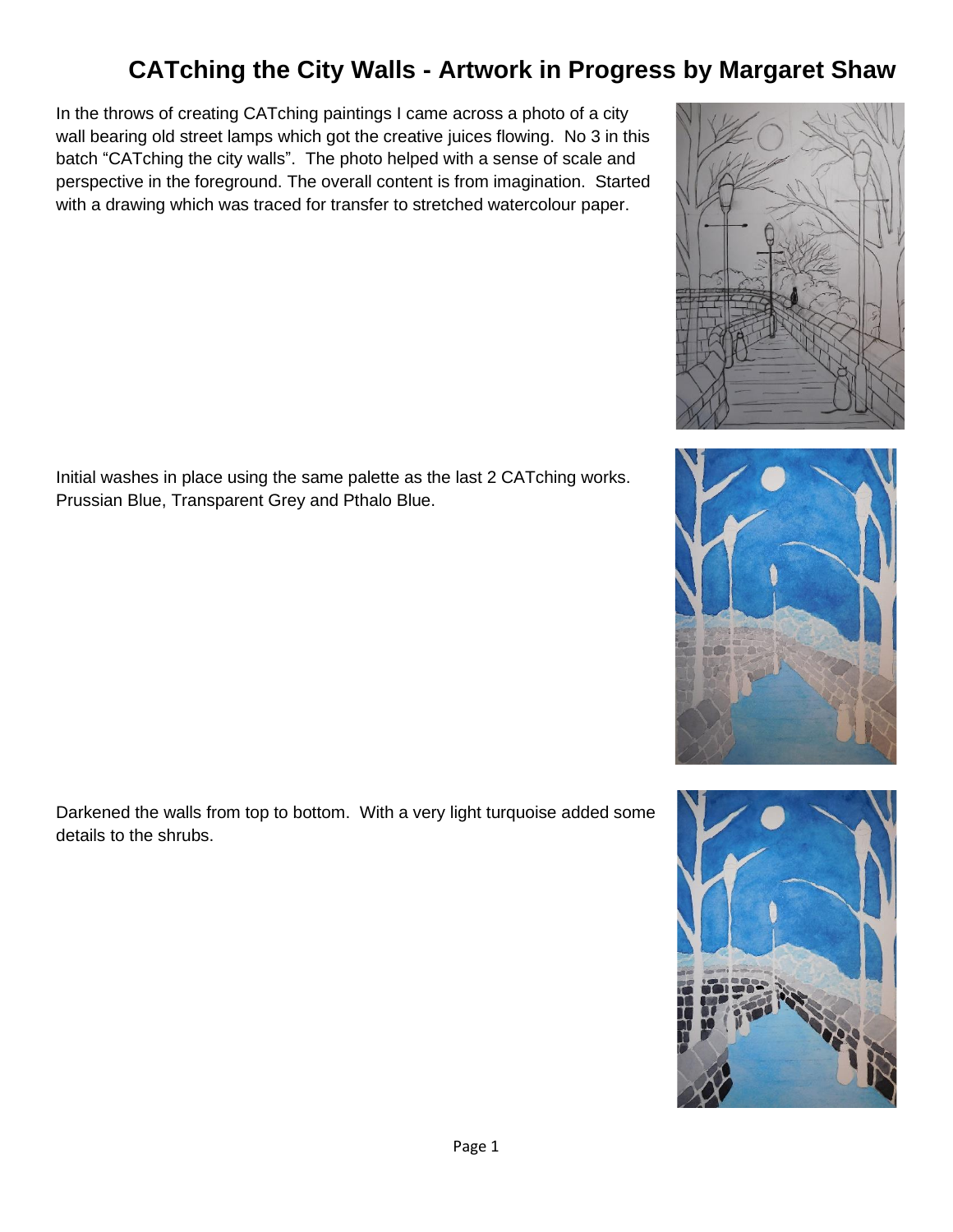Didn't like where the shrubs were going so overpainted and made them dark at the bottom. Decided to create cobles in the floor.



Things weren't working out. Darkened the ground in an attempt to cover the cobles – that didn't work.

Took the lifting brush to the picture and lifted out the bushes and the dark floor. Left to dry whilst I had a contemplate where to go next and hoped the paper had survived the scrubbing.

The paper did survive. The bushes were re-dotted in with pale blues and metallic paints. The floor cobbles were painted with the same colours as the bushes and then edged with chinese white. Rounded the moon with using a 10p to draw round and filling with opaque white.

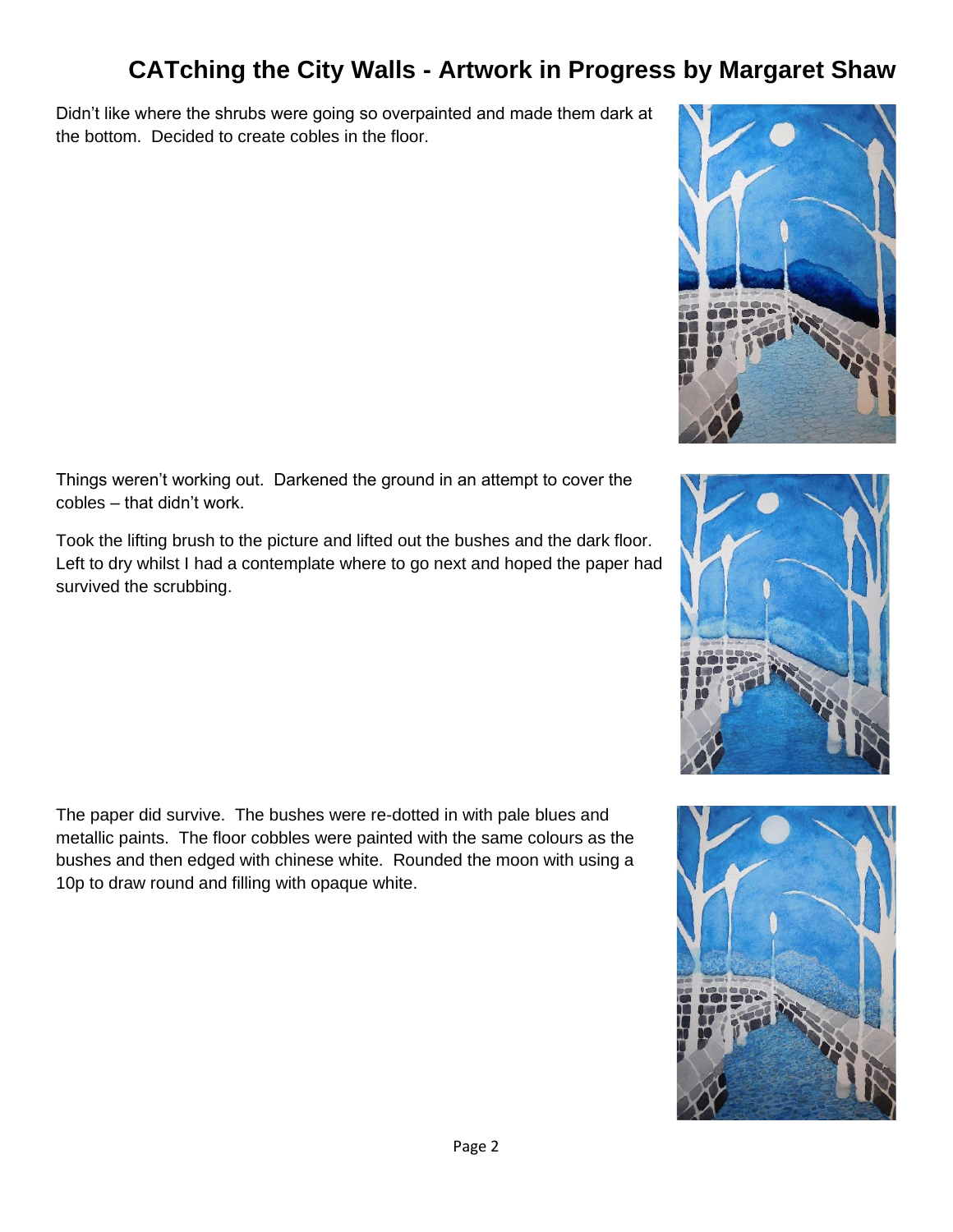Put the tracing back onto the paper and re-drew the cats, trees and lamps. Using water colour pencils filled in the shapes. Put break up lines into the bushes. Outlined the top of the walls. At this point the picture started coming together.

Went over the watercolour pencil with paint. Mixed the Prussian blue on the trees with paynes grey to create a different dark shade to the lamps and the cats. Cats and lamps painted with black. More break up lines added to the bushes. More twiggs added to the trees. Black also used to define the outlines on the top of the walls. Decided to re-shape the lamps into oval globes with opaque white and added the cats white collars.

Completed by outlining the stones in the walls and filling in the wall after the turn. Added another branch to the tree at the back.

Some stars dotted in with a large and a small blending stick (keeps them round)